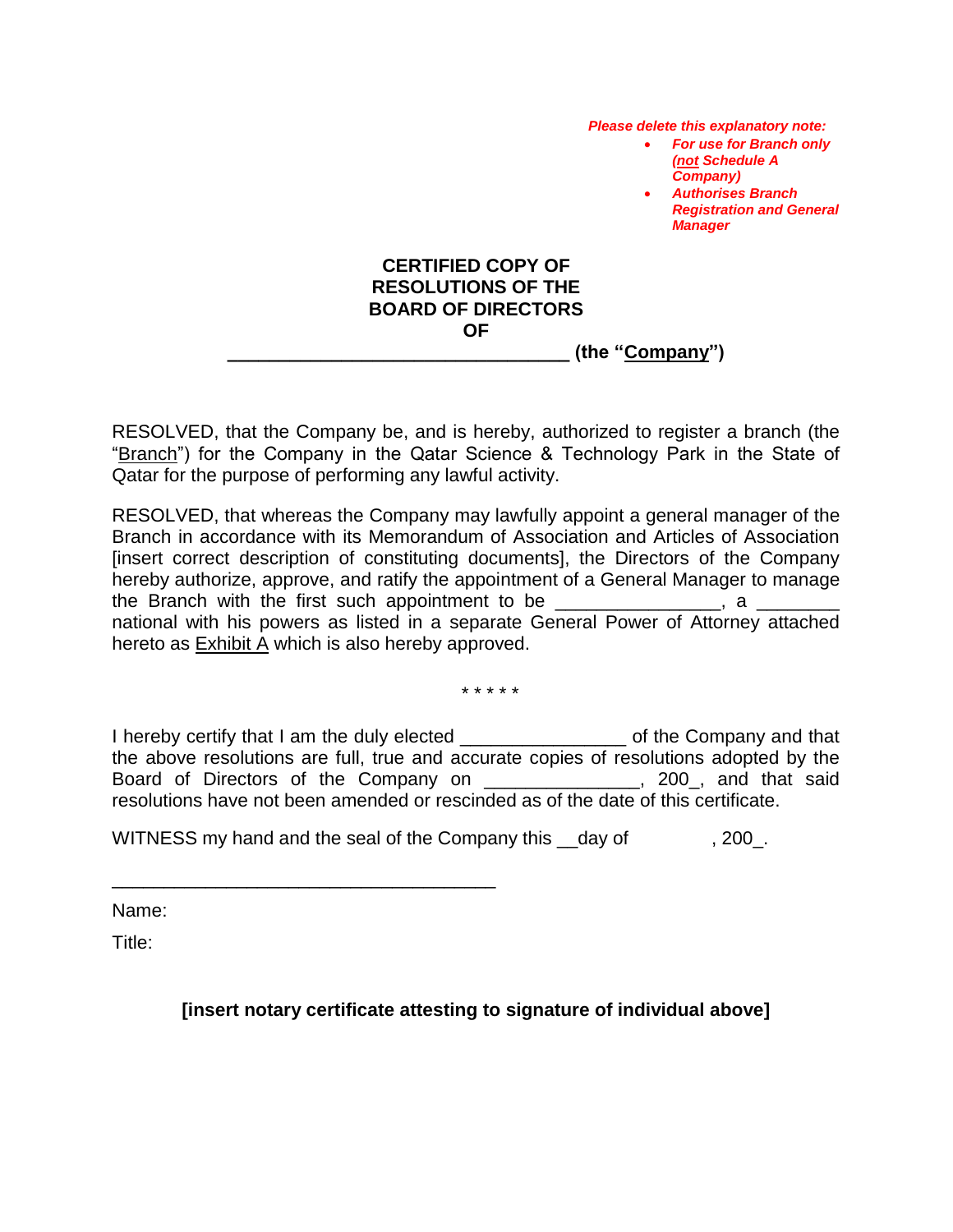#### **EXHIBIT A GENERAL POWER OF ATTORNEY**

## **KNOW ALL MEN BY THESE PRESENTS:**

That the "Company") has constituted and appointed, and by these presents does hereby constitute and appoint national, with passport No. \_\_\_\_\_\_\_\_\_\_\_\_(the "Attorney") to be its true and lawful attorney-in-fact, with full power and authority in the name of and on behalf of the Company to take all such steps, carry on all such matters, acts and things as he may think necessary or appropriate for the purpose of establishing its business and acting as General Manager of the branch of the Company (the "Branch") in the Qatar Science & Technology Park in the State of Qatar, its business, operation and administration.

**AND IT IS HEREBY DECLARED** that the power granted to the Attorney as aforesaid shall without limitation include power in relation to:

- a) representing the Branch before, and liaising with, governmental, judicial, administrative and other authorities, arbitration bodies; and all individuals, committees, establishments and other bodies of any kind whatsoever, including without limitation, in all formalities and proceedings of the Company's branch registration;
- b) negotiating on behalf of the Branch and binding or committing it contractually including without limitation executing and signing for and on behalf of the Branch all or any papers, contracts, agreements or other documents, including, without limitation, signing the lease agreement for premises of the Branch at Qatar Science & Technology Park;
- c) appointing, engaging, removing and replacing managerial staff and other employees, agents, consultants and advisers of and to the Branch upon and subject to such terms, conditions and provisions as the Attorney may think fit, and paying and providing their salaries, bonuses and other remuneration, fees and benefits;
- d) paying, collecting, receiving, enforcing, releasing and obtaining or giving valid receipts and discharges for any and all debts or obligations of or owing to or by the Branch;
- e) leasing, sub-letting, maintaining and surrendering business, commercial, residential and other premises of all kinds;
- f) purchasing or selling equipment, vehicles, materials and goods of all descriptions; and
- g) instituting, suing, defending, compromising or abandoning any legal or administrative proceedings, accepting service of legal process on behalf of the Branch, submitting jurisdiction or arbitration, giving security and indemnifying for costs, paying money into court and obtaining money paid into court.

#### **IT IS ALSO HEREBY DECLARED that:**

The Company authorizes and empowers the Attorney as fully and effectively as the Company could itself do, to acknowledge in the name and as the act and deed of the Company this Power of Attorney, to register and record the same in any appropriate office and/or registry in the State of Qatar (or elsewhere) as and when necessary, and